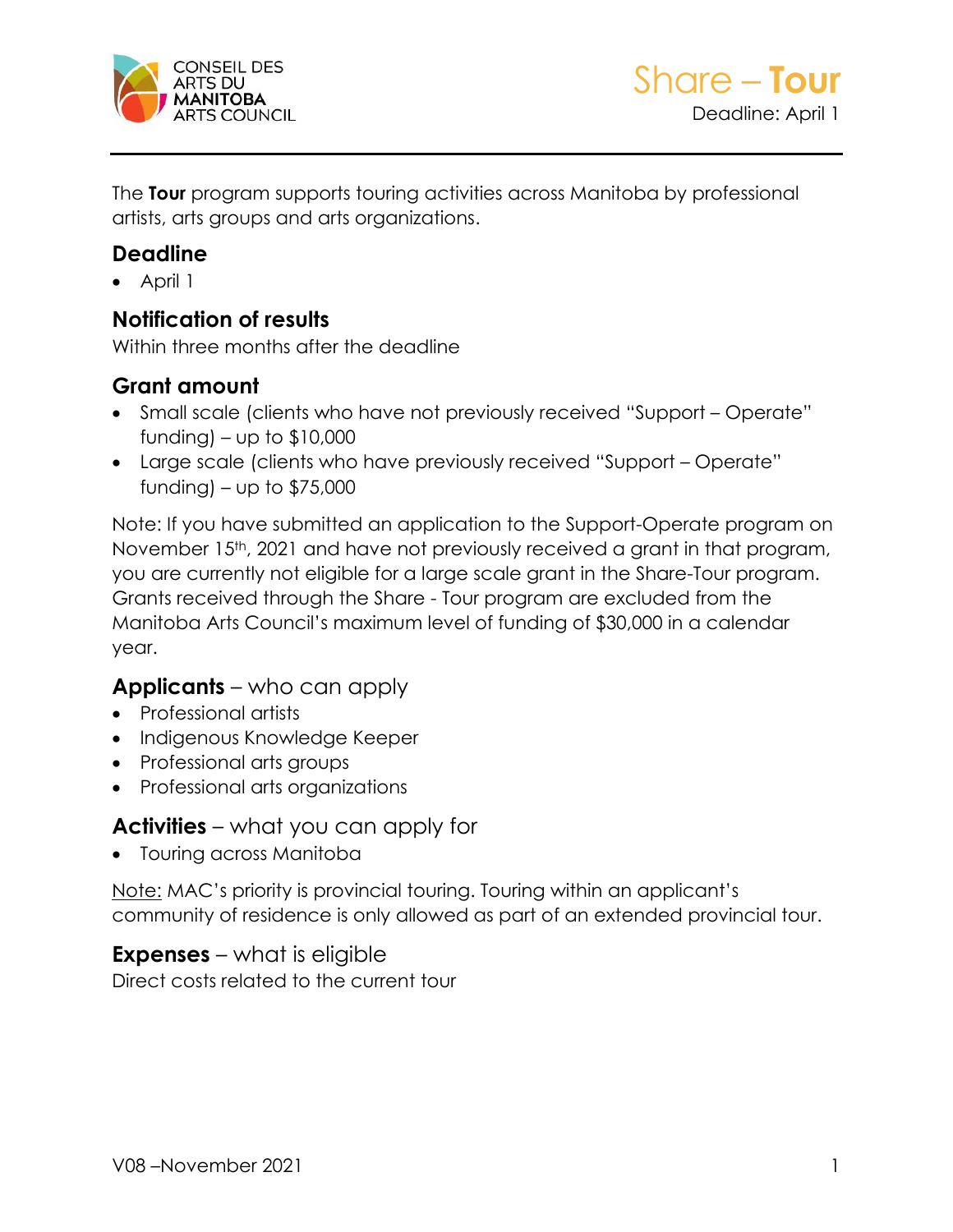

### **Assessment** – how decisions are made

Your application to the Tour program will be assessed by a peer assessment jury on the following criteria:

- Artistic merit
- Impact and engagement
- Feasibility

Note: Refer to the [Peer Assessment Handbook](https://artscouncil.mb.ca/grants/peer-assessment/) for further information.

### **Resources**

To get in touch with the appropriate program consultant, to get technical assistance, or to request [Accessibility financial assistance,](https://artscouncil.mb.ca/grants/accessibility/) contact our Help Desk during our regular business hours (8:30-4:30, Monday to Friday). If the deadline you are applying to falls on a weekend, please get in touch with us before the end of our business hours.

If you are Deaf or living with a disability or mental illness, you may be eligible to receive funds to contribute to costs for disability-related supports and services.

The role of MAC Program Consultants is to provide support to our grant applicants. If you are looking for help with your application, a consultant can meet with you to discuss your proposed project or review parts of your application. Consultations are in high demand closer to the application deadline, so we suggest you contact us as soon as possible.

#### **Help Desk**

Phone: 204-945-2237 Toll-Free: 1-866-994-2787 Email: [helpdesk@artscouncil.mb.ca](mailto:helpdesk@artscouncil.mb.ca)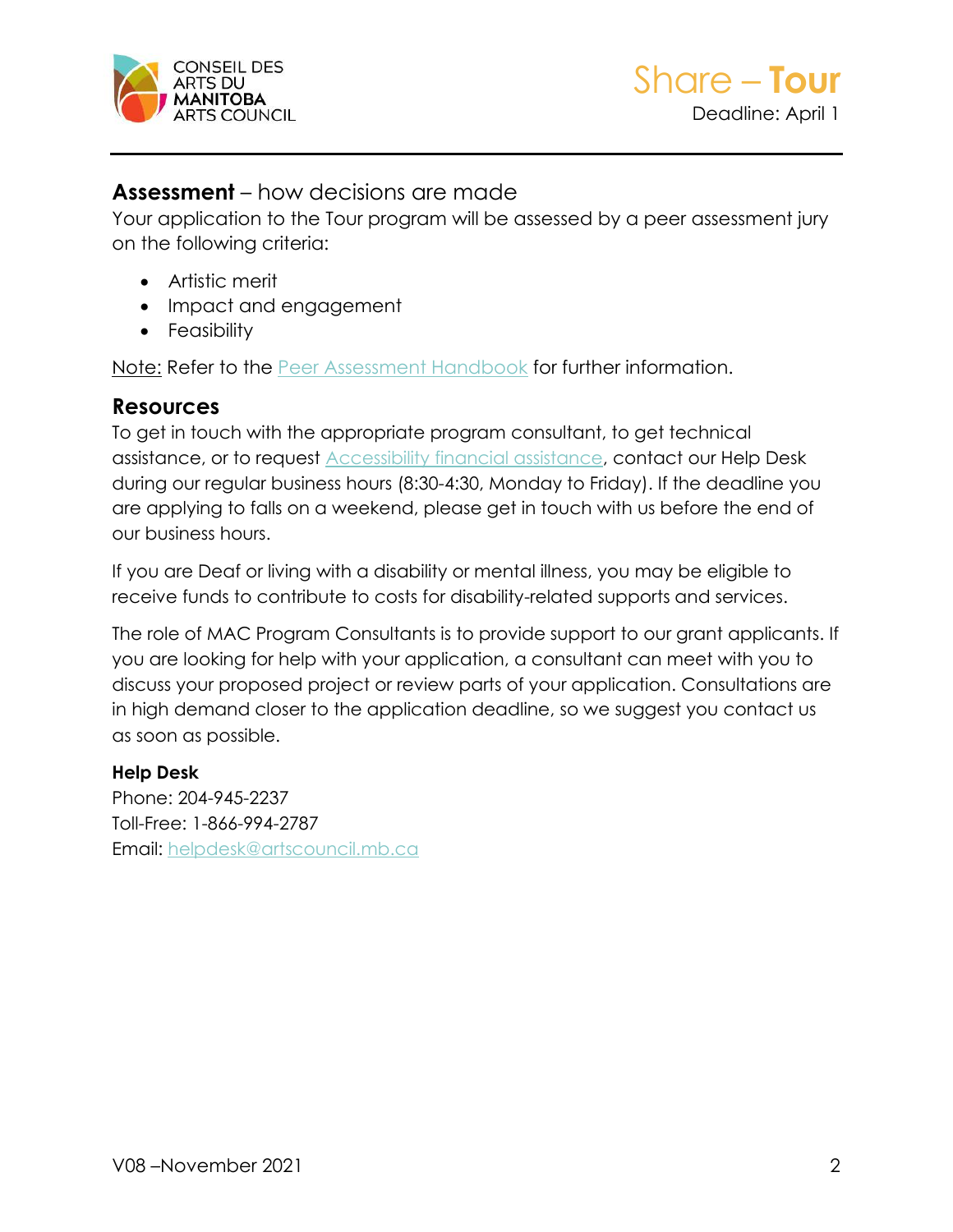

# **Application content**

MAC now receives grant applications through our Online Application System. In order to apply, you will need to have a valid profile in the Online Application System.

### **1. Project information**

You will be asked to provide your project title, the artistic discipline(s) most relevant to this application, and the project start date and end date.

In addition, you will be asked to address the following:

- Information on your itinerary
- Background, influences, and previous activities relevant to this application (500 word)
- Project description (750 words)
- Describe the tour's potential benefit to the communities you are visiting (250 words)
- Explain how you are working together with presenters, partners or host organizations towards a successful outcome (250 words)
- How does this project support Manitoba artists? (100 words)
- Payment and working conditions (100 words)
- Permission and consent
- Describe your marketing plan and any outreach activities (200 words)
- What is your relationship to the culture(s) and/or communities represented in your project? (200 words) If your project involves communities, cultures, or cultural practices outside your own community or culture, demonstrate how you are approaching the subject matter with cultural integrity. (200 words, if applicable)
- Additional information that has not been asked that is essential to understanding your application (250 words)

## **2. Collaborator information**

You will be asked to describe who will be involved and/or participating in the project. Explain why you chose to work with them and what they bring to the project. You will also be asked to include bios for key collaborators.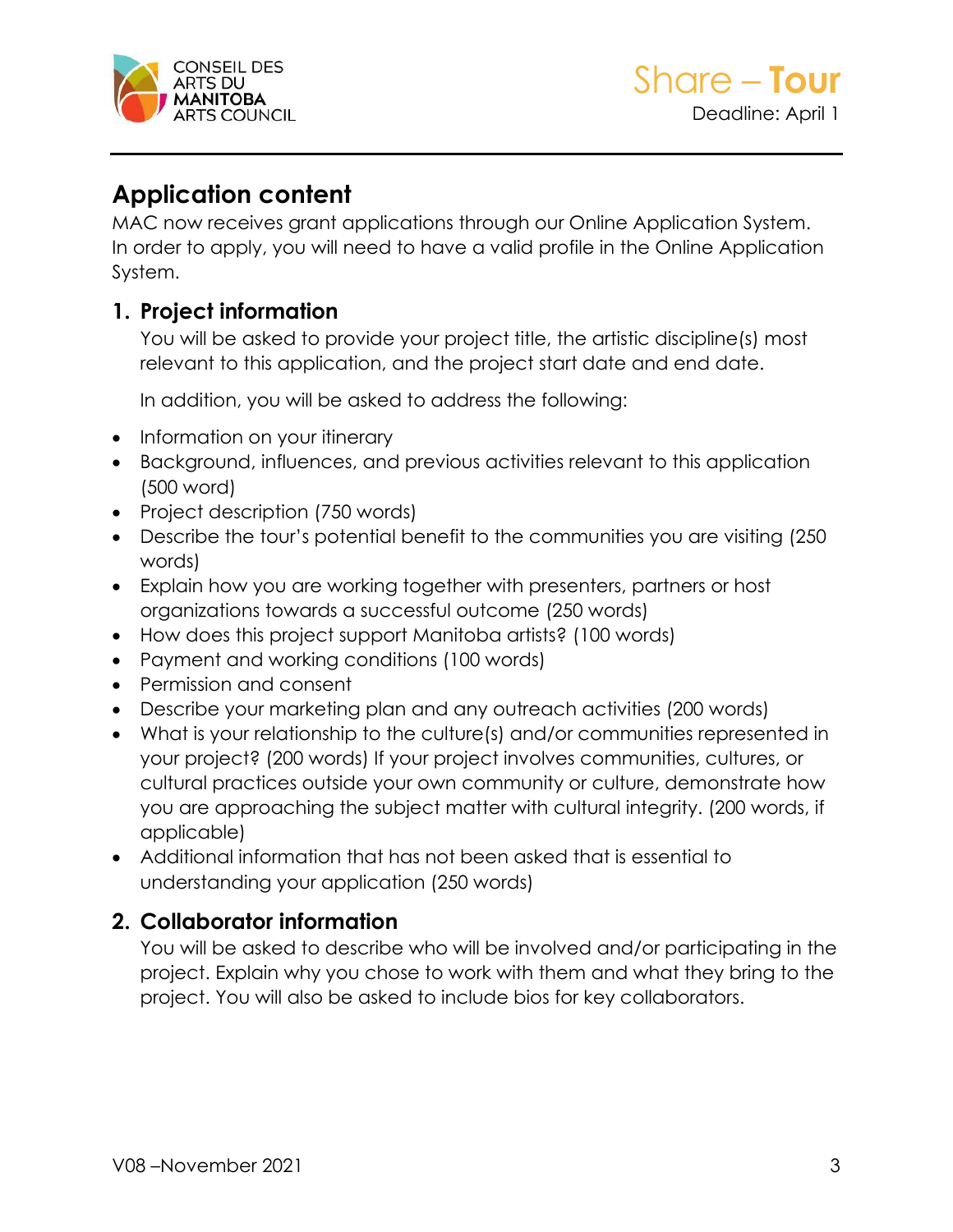

## **3. Budget**

You will be asked to complete the budget sheet provided. Do not include cents, you may enter whole dollar amounts only. The budget form is used across most MAC programs and some sections may not apply to your project. Include brief clarifications of individual budget lines in the description fields, if necessary.

## **4. Support materials**

Support material should be samples of current work/activities relevant to your grant application; it may include the work/activities of other key artists or partners. You may choose to include earlier work/activities to provide a context for your application.

You will be asked to submit a minimum of one, and up to a maximum of three items of support material.

The following count as **one item**:

- up to 5 digital images **OR**
- up to 15 pages of text **OR**
- up to 4 minutes of audio or video

For instance, your three items can be a total of 15 images, or 45 pages of text, or 12 minutes of audio/video. But you can also submit a combination of images, text, and recordings, as long as it falls within the limits.

You will be asked to describe how the support material relates to this application.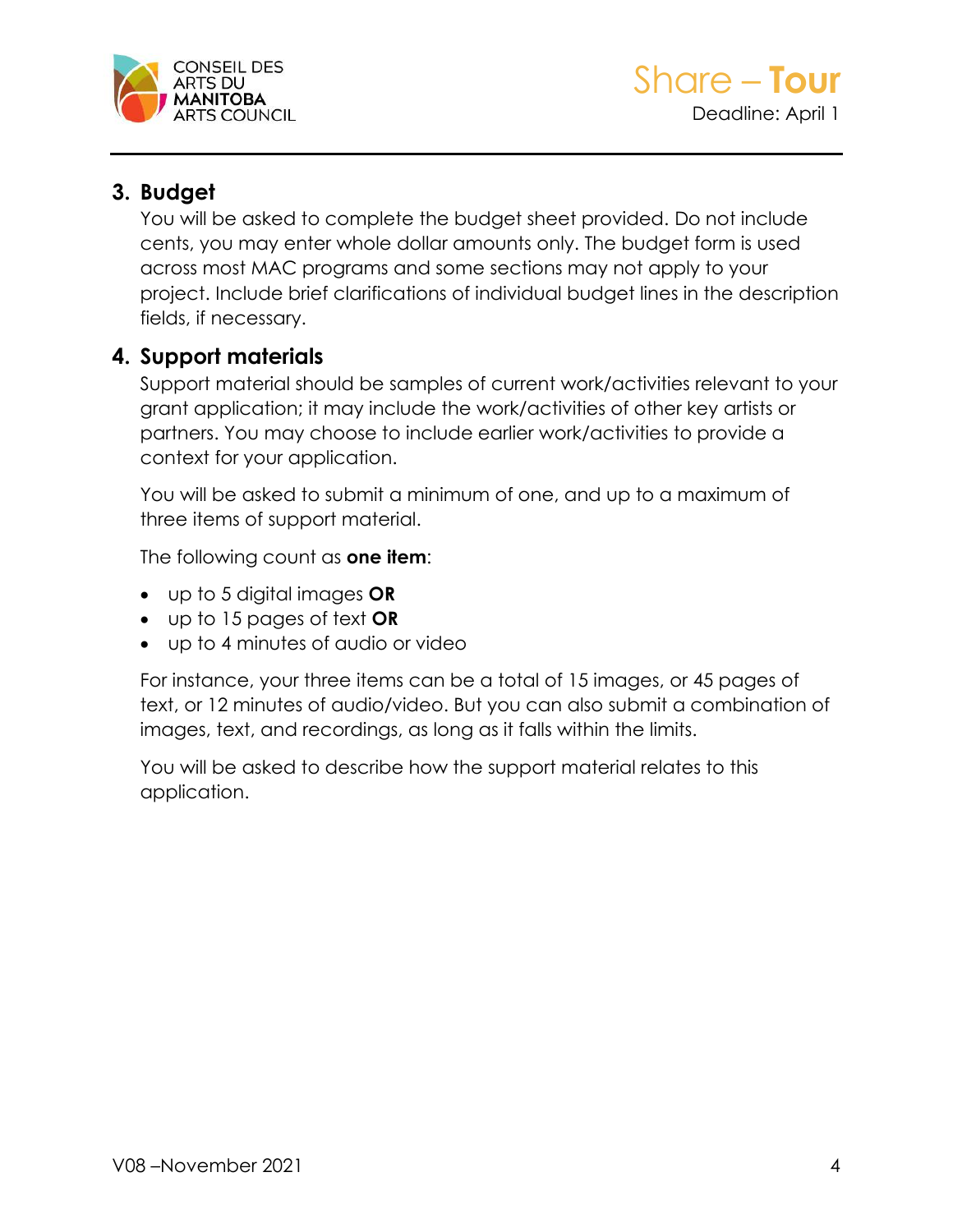

# **Assessor review questions**

Your application will be assessed by a committee composed of fellow artists and arts professionals. They will use the following statements established for this program to make their decisions. Assessors will only consider those statements that apply directly to your project. Every effort is made to ensure that applications are assessed fairly. MAC accepts the decisions of the jury as final.

- **1.** The applicant proposes innovative and promising experimentation. Consider, for instance:
	- Does the project undertake artistic risk?
	- Does it push the envelope?
	- Is it original and/or innovative?
- **2.** A clear artistic, thematic, and conceptual vision underlies this application. Consider, for instance:
	- Does the application make clear how it will explore a contemporary and/or traditional artistic practice?
	- Does the applicant explain their choices?
	- Is there a clear logic behind the project?
- **3.** The applicant has the technical skills and artistic rigour to complete this project.
- **4.** The proposed project has artistic value. Consider, for instance:
	- Will the proposed project contribute to the applicant's artistic development?
	- Does it address themes and issues relevant to the public and/or the applicant's artistic practice?
	- Will it contribute to the art form?
- **5.** The applicant has given adequate consideration to questions of cultural integrity.
	- Consult the resource page to learn more about MAC's understanding of [cultural integrity.](https://artscouncil.mb.ca/grants/resources/cultural-integrity/)
- **6.** The proposed project develops meaningful connections with the potential to generate future artistic opportunities.